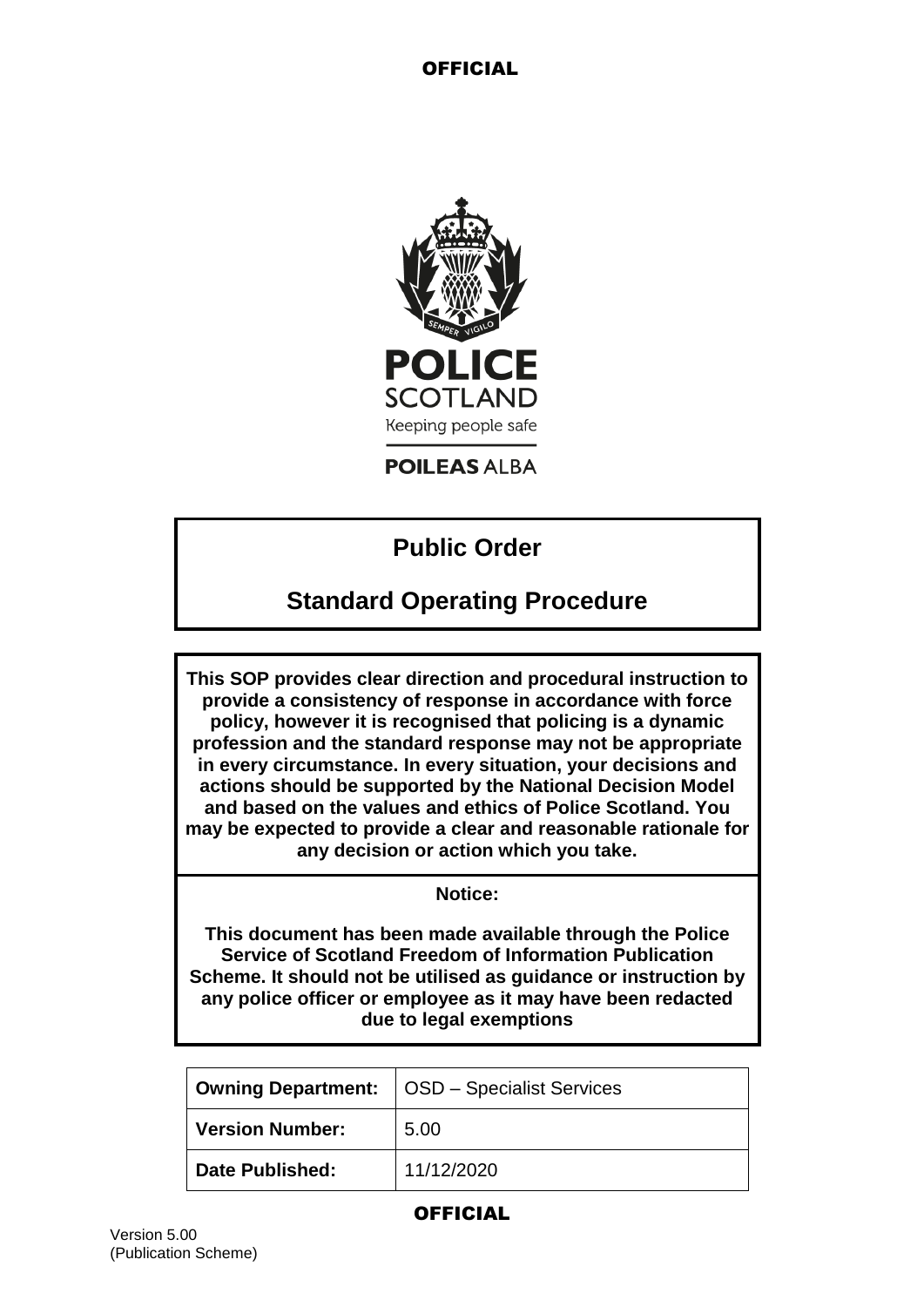### **1. Purpose/Scope**

This Standard Operating Procedure (SOP) supports the Police Service of Scotland, hereafter referred to as Police Scotland (PS), Policy for Specialist Operations, and in particular the:

- Authorisation of specialist public order resources;
- Training of a Public Order (PO) Officer;
- Tactical Options and other specialist resources.

This SOP is **not** intended to be a comprehensive tactical guide in the policing of public disorder. Guidance must be sought from the:

- Police Scotland Public Order Authorised Professional Practice (Held Locally);
- ACPOS Public Order Manual of Guidance on Standards, Tactics and Training;
- Public Order Tactical Advisors (POTAC);
- Public Order Commanders.

**Information has been removed due to its content being exempt in terms of the Freedom of Information (Scotland) Act 2002, Section 30, Prejudice to effective conduct of public affairs.**

**Advice can be sought from an on duty POTAC or the on call POTAC for that geographical area. For additional contact details including C3, Public Order Training Units and Operational Support Units refer to Section 18.**

### **2. Authorisation**

The process for authorisation and deployment of public order resources in either a pre-planned or spontaneous situation is as follows:

- The authority to deploy Police Support Units (PSUs) for pre-planned events remains with the Assistant Chief Constable (ACC), Operational Support, or Duty ACC if not available. Any authority should specify the mode of dress based upon threat and risk assessments.
- A PO Gold Commander will always be appointed for any event which is deemed to require the deployment of PSUs.
- On those occasions when authority has been granted to deploy PSUs in either Code 2 or Code 3 modes of dress (Section 10) and, once deployed, circumstances dictate that the most appropriate PSU operational tactic must be carried out in Code 1 dress (e.g. a spontaneous rise in risk), recourse must be made to seeking the authority of the PO Gold Commander. The PO Gold Commander must then update the Duty ACC of the circumstances.
- The authority granted to deploy in Code 1 mode of dress confers authority to PO Bronze Commanders to implement any tactic capable of being performed in Code 1 mode of dress to achieve a lawful objective, other than the tactical

#### Version 5.00 2 (Publication Scheme)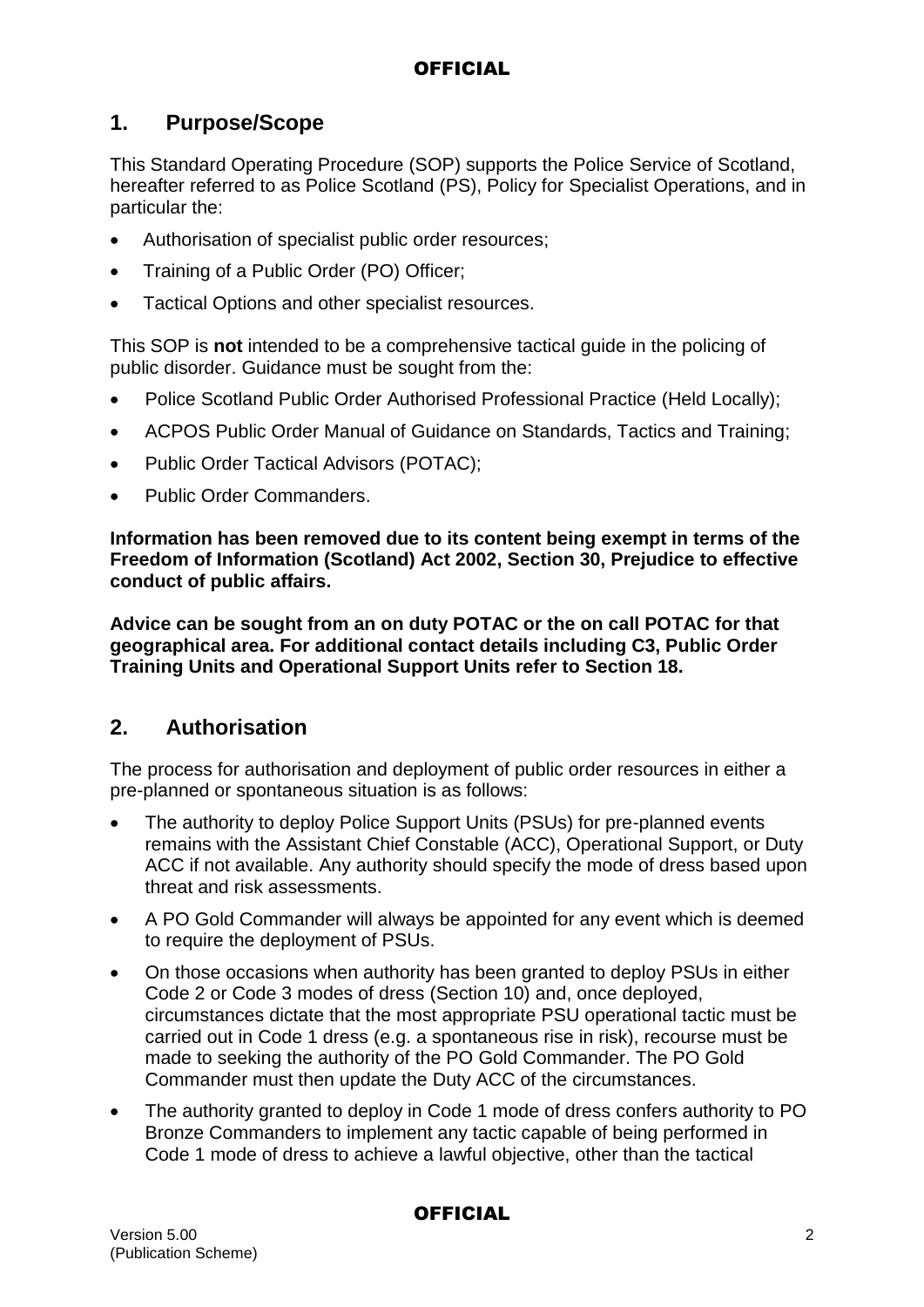deployment of Batons, Mounted Officers and/or Dogs as a co-ordinated group dispersal tactic.

- The tactical deployment of Batons, Mounted Officers and/or Dogs as a coordinated group dispersal tactic requires the authority of the PO Gold Commander. If such ratification is given, the PO Gold Commander must subsequently inform the Duty ACC of the circumstances.
- Where any delay could result in loss of life/serious injury, an officer at Public Order Silver or PO Bronze Command level may authorise Batons, Mounted Officers and/or Dogs as a co-ordinated group dispersal tactic and thereafter advise the Public Order Gold Commander as soon as possible to allow a prompt review of the deployment. The PO Gold Commander must then update the Duty ACC of the circumstances.
- The authority to grant a pre-planned Code 1 (full Public Order Personal Protective Equipment (PPE)) rapid entry operation or violent/deranged person (VDP) operation will be made by the Local Area Commander for the Local Policing Division in which the operation is to take place. Similarly, the authority to grant a Method of Entry (MOE) operation, with PO PPE (but no expectation of deploying PO tactics), will be made by the Local Area Commander for the Local Policing Division in which the operation is to take place. When considering such a request, authorising officers must adhere to the principles of the National Decision Model in ensuring community impact has been assessed as a final measure in governing the MOE/Rapid Entry operation.
- For a spontaneous incident which occurs out with business hours, authority for both rapid entry and MOE operations will be sought from the Duty Officer from C3 for the relevant geographical area. Contact with the relevant Local Area Commander need only be made if the incident should become protracted.
- In circumstances where an immediate PO response is required for a VDP, then the Duty Officer from C3 for the relevant area can authorise this. Contact with the relevant Local Area Commander need only be made if the incident should become protracted.
- In circumstances where a cell extraction requires the use of PO resources, authorisation can be granted by the relevant Duty Officer from C3.

### **3. Pre-Planned Event**

Once a strategy for the event or operation has been set the development of the tactical plan must be implemented that outlines the most suitable tactical options to deliver the strategy. In the case of pre-planned events PS work to the principles contained within the PS Public Order Authorised Professional Practice (held locally).

### **4. Spontaneous Event**

Immediate and temporary command will sit with C3. When trained PO Commanders take transfer of command, they must consider the following: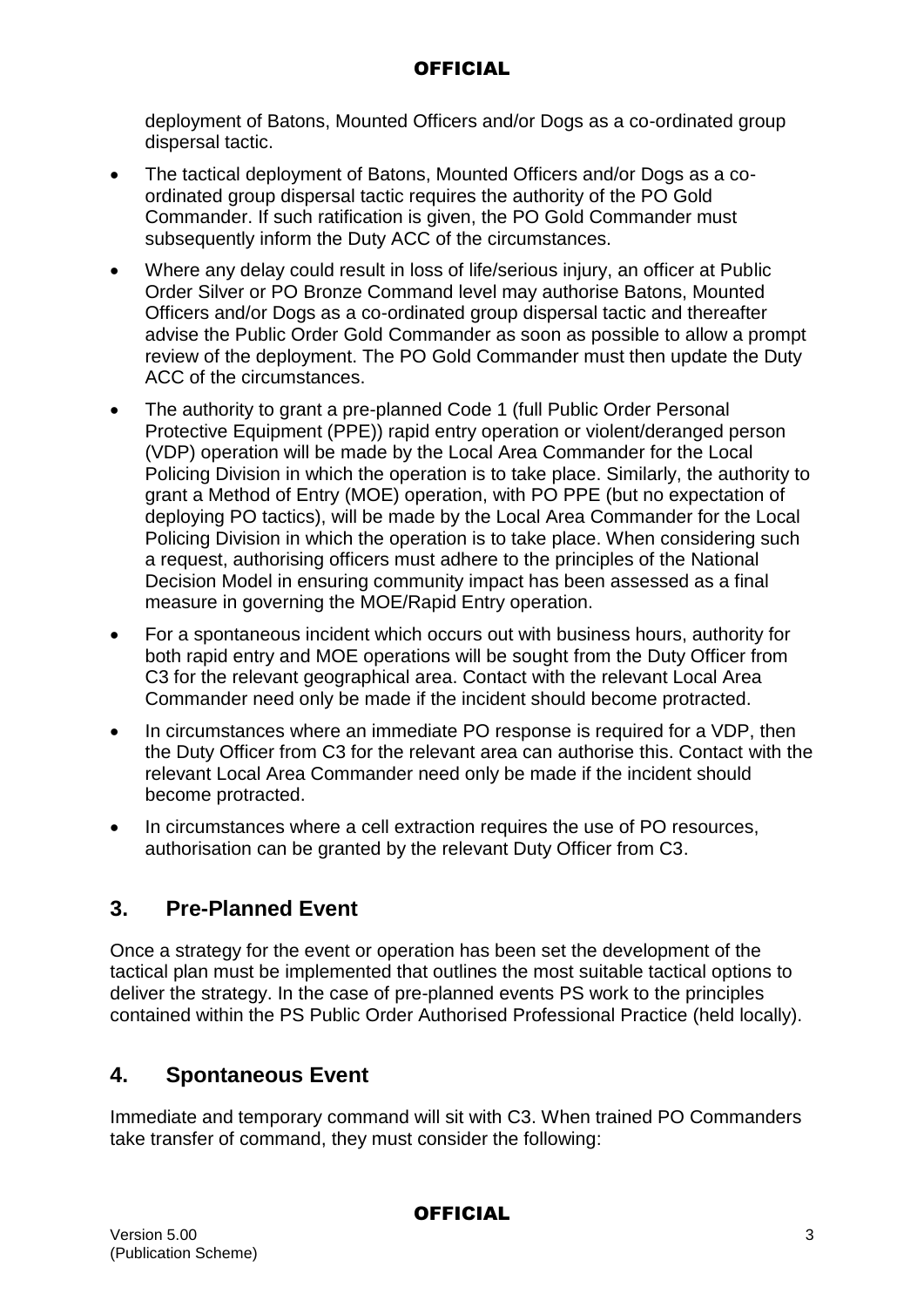- Initial working strategy;
- Scale of Response;
- Communication:
- National Decision Model (NDM);
- Policing Style and tone;
- Consulting with a POTAC;
- Relevant legislation;
- European Convention on Human Rights (ECHR)
- Use of Force;
- Tactical Options.

### **5. Violent Deranged Person (VDP)**

For VDP incidents, the command structure is satisfied by the presence of a Police Incident Officer (PIO) - PIO toolkit is available on the Moodle Online Learning Application.

In order to support the response to VDP incidents, early consideration must be given to specialist support from a number of areas. This could include:

- Public order trained officers in full PPE with shields for containment;
- POTAC:
- MOE / equipment:
- Police dogs;
- Operational Support Units specialist equipment (lighting, endoscope, fire extinguishers, ladders, specialist method of entry equipment etc.);
- Negotiators:
- Scottish Fire & Rescue Service;
- Scottish Ambulance Service (SAS);
- Public Utilities:
- Tactical Firearms Advisors (TFA):
- **Emergencies Planning Advisor (EPA).**

**In circumstances where an immediate Public Order response is required for a VDP, then the Duty Officer from C3 for the relevant area can authorise this. Contact with the relevant Local Area Commander need only be made if the incident should become protracted.**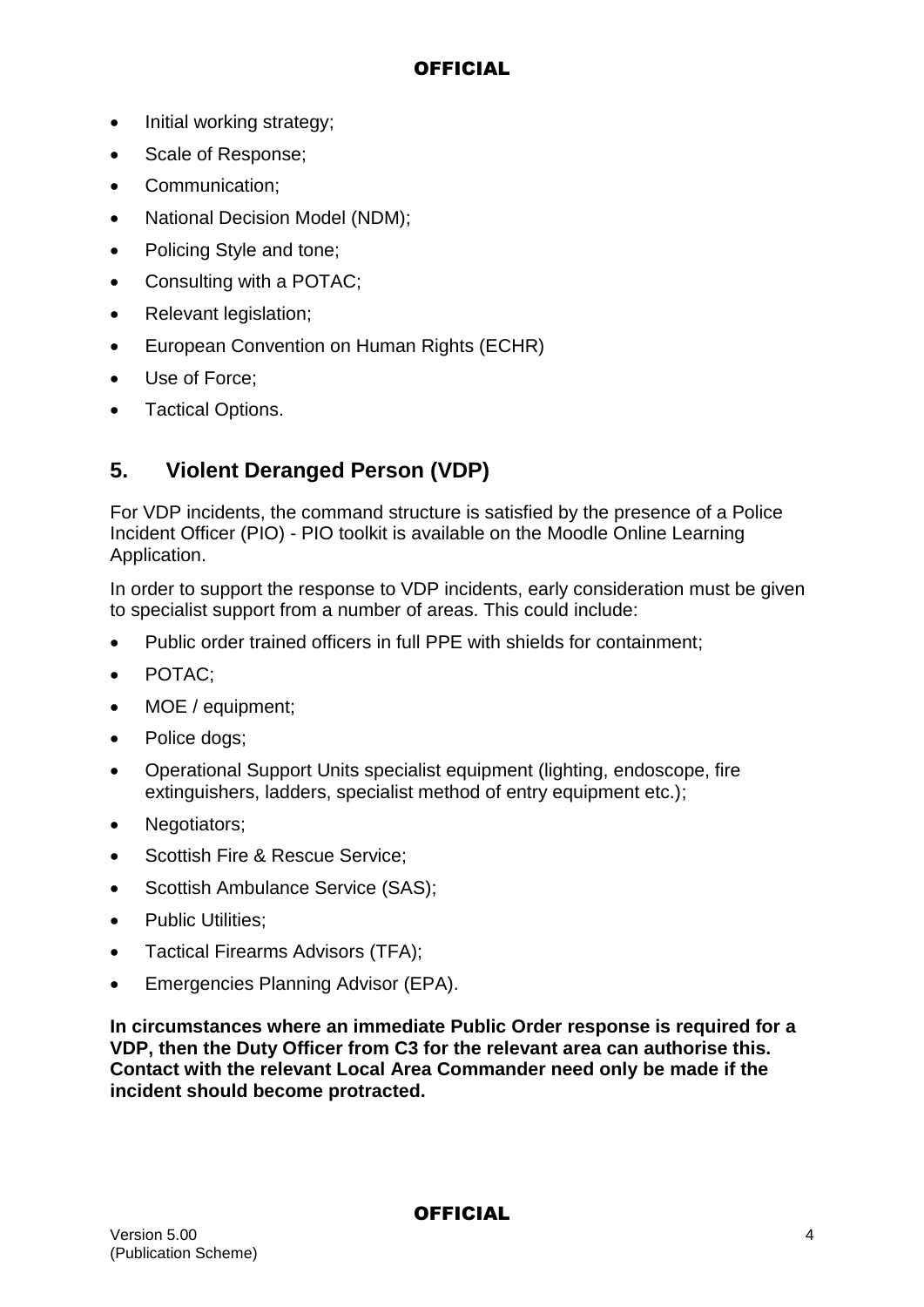### **6. Hostage Incidents**

#### **Information has been removed due to its content being exempt in terms of the Freedom of Information (Scotland) Act 2002, Section 35, Law Enforcement.**

Rapid/Dynamic Intervention must not be confused with the Public Order tactic of Rapid Entry.

### **7. PO Trained Officer**

Officers must attend an initial eight day course and thereafter four days refresher training in every twelve month period.

This refresher training is normally held in 2 x 2 day sessions Spring and Autumn.

This ensures officers are trained in:

- **Module B2 - Level Two Public Order** Competent for deployment in a mutual aid role in England and Wales (annual).
- **Module B3 - Northern Ireland Public Order** Competent for deployment in a mutual aid role in Northern Ireland (biennial).

PO officers must complete refresher training to maintain an operationally competent standard.

### **8. PO Equipment**

All PO trained officers are issued PPE as per the ACPOS Public Order Manual of Guidance on Standards, Tactics and Training.

In addition, sufficient shields and ancillary equipment must held at a central point in each local policing area to allow the deployment of these officers into an environment of significant public disorder.

### **9. Police Support Unit (PSU)**

For demonstrations, protests, incidents or events where there is a requirement for PO capability, PO trained officers must deploy and mobilise in a PSU.

This is a numerically fixed body of officers trained and equipped to a national standard recognised throughout the United Kingdom. **Information has been removed due to its content being exempt in terms of the Freedom of Information (Scotland) Act 2002, Section 35, Law Enforcement.**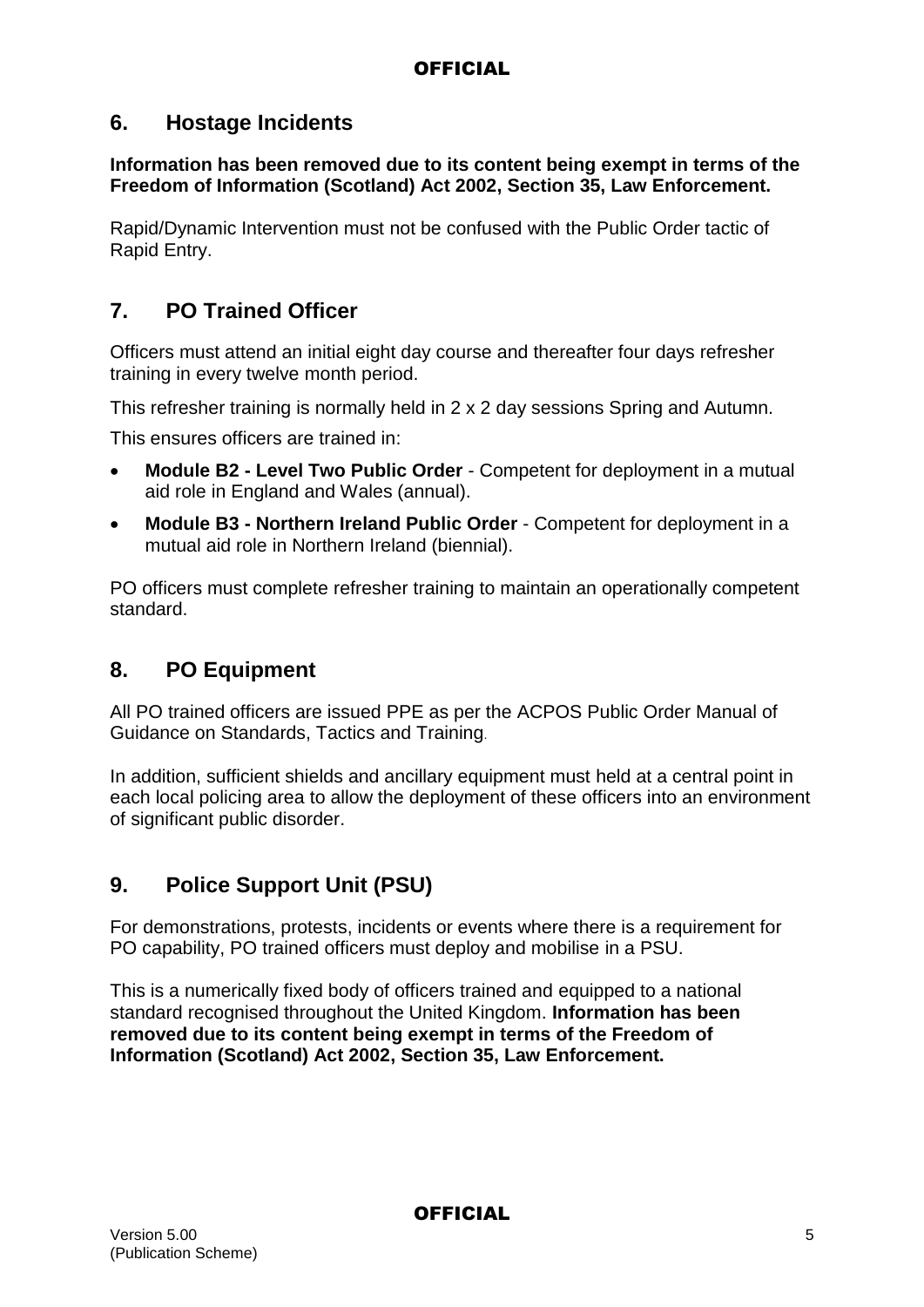### **10. Mobilisation of Resources**

In an unplanned, spontaneous event the mobilisation of resources required by the command structure will be the responsibility of the Duty Officer from C3 for the relevant command area.

On-duty PO trained officers will be identified from the System to Co-ordinate Personnel and Establishment (SCoPE).

The Duty Officer will similarly be responsible for coordinating the contacting and deployment of off-duty resources as required.

Officers identified, whether on-duty or off-duty will be directed to attend at the identified point of storage within their local policing area at which the required equipment and transport are based. Once equipped, these officers will be instructed to:

#### **Information has been removed due to its content being exempt in terms of the Freedom of Information (Scotland) Act 2002, Section 35, Law Enforcement.**

In addition to PO trained officers, certain key personnel must be contacted.

This should include:

- Bronze (Operational) Public Order Commanders (Normally a minimum of one per three Police Support Unit's (PSU's) deployed);
- Silver (Tactical) Public Order Commander and:
- POTAC.

Additional public order tactics may include:

- Medics:
- MOE:
- Protestor Removal Team (PRT);
- Rapid Entry;
- Evidence Gathering Team (EGT).

Additional resources may include: -

- Police Liaison Officers (PLO);
- Negotiators;
- Forward Intelligence Teams (FIT)
- Technical Support Unit;
- TFA:
- **•** Community Advisor;
- Independent Advisory Group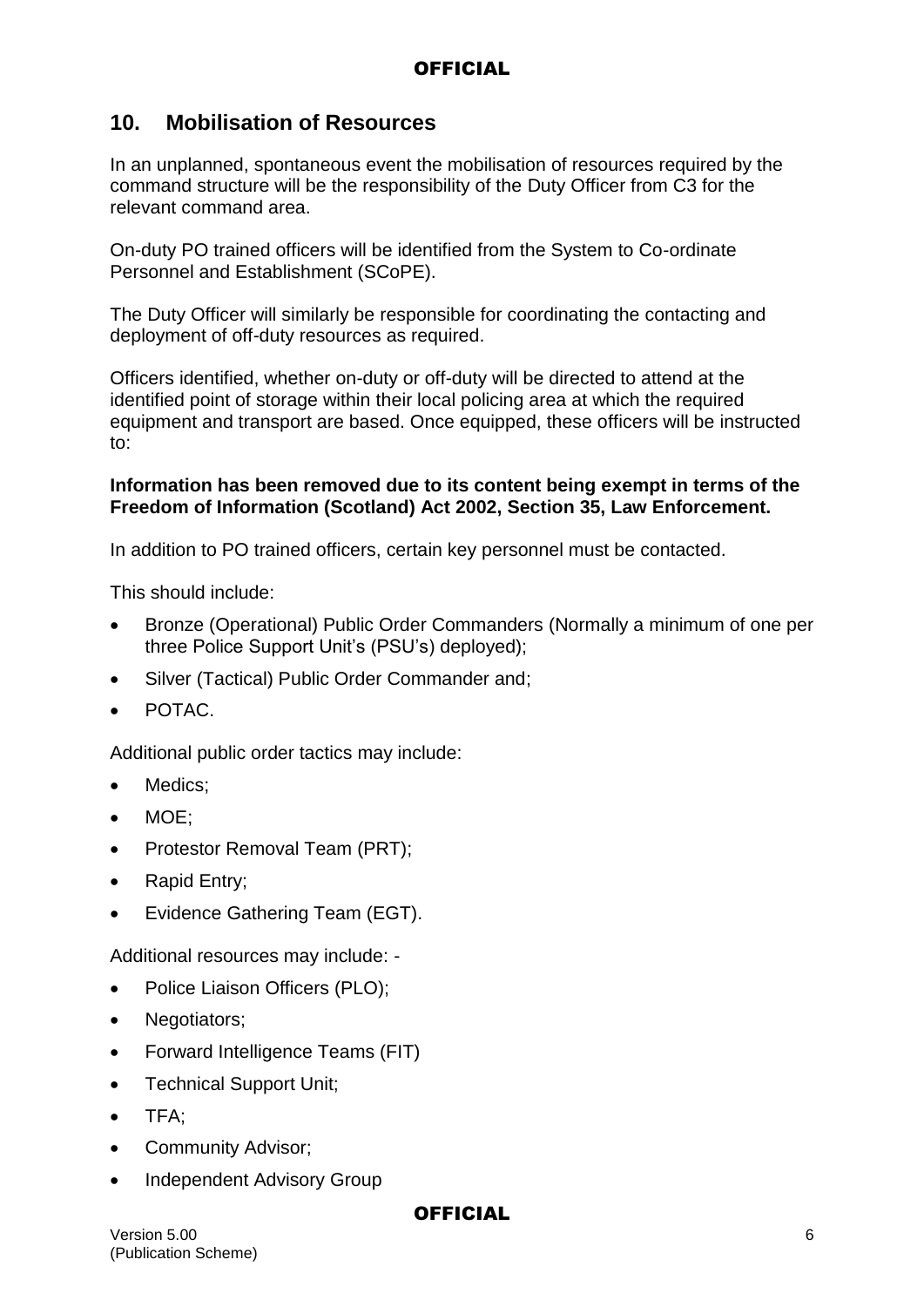- Emergencies Planning Advisor (EPA):
- Communications Engineer(s);
- Media Officer:
- Intelligence Cell;
- Road Policing;
- Senior Investigating Officer (SIO);
- Crime Scene Manager (CSM):
- Other Emergency Services;
- Public Utilities.

Upon mobilisation, consideration must be given as to the mode of dress/equipment level.

Should a decision be made to deploy trained PO officers at the locus in conventional uniform, it must be borne in mind that a delay will occur if those officers are subsequently required to change into PPE.

#### **Information has been removed due to its content being exempt in terms of the Freedom of Information (Scotland) Act 2002, Section 35, Law Enforcement.**

This goes some way to preserving normality in the police response, whilst retaining the potential for a more rapid, fully protected, redeployment if required. If it is decided that this tactic is appropriate, the Tactical Commander must convey this information to the Strategic Commander, advising of the intelligence or circumstances that suggest that this course of action is deemed necessary.

#### **Information has been removed due to its content being exempt in terms of the Freedom of Information (Scotland) Act 2002, Section 35, Law Enforcement.**

### **11. Command Structure**

The Command Structure for incidents of public disorder is as follows:

#### **Gold (Strategic) Commander**

Will normally be Chief Superintendent/Superintendent Rank or above and will be in overall command of the operation. The authority to deploy PSUs for pre-planned events remains with the ACC, Operational Support, or Duty ACC if not available.

#### **Silver (Tactical) Commander**

Will normally be Chief Superintendent/Superintendent ranks and are responsible for ensuring the tactics employed by Bronze Commanders meet the strategic intention and tactical plan.

#### **Bronze (Operational) Commander**

Will normally be Chief Inspector/Inspector ranks and are responsible for the implementation of the Silver Commander's Tactical Plan by the use of appropriate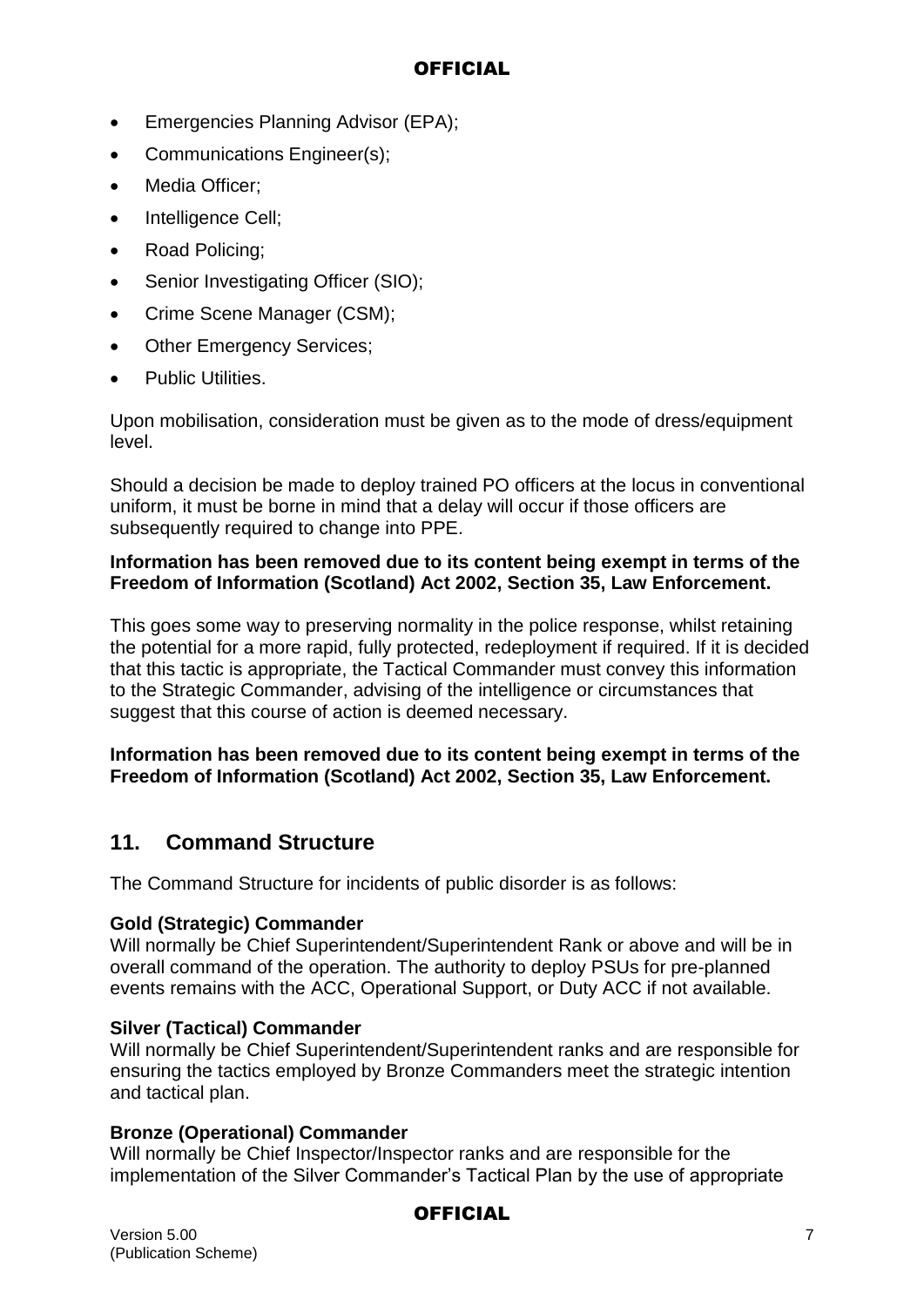tactics within their geographical or functional area of responsibility. Figure 2 denotes a typical command structure:

#### **Information has been removed due to its content being exempt in terms of the Freedom of Information (Scotland) Act 2002, Section 35, Law Enforcement.**

For a comprehensive guide to the command structure, procedures, tactical considerations and tactical options, reference must be made to the PS Public Order Authorised Professional Practice (held locally).

### **12. Tactical Advice / POTAC**

The use of Tactical Advisors must be considered at the planning and implementation stage of every operation. The decision not to involve a Tactical Advisor must be documented. An Advisor can provide information and recommend courses of action with their potential advantages and disadvantages. The Advisors do not make any decisions or take action. The responsibility for the validity and reliability of the advice lies with the Advisor, but the responsibility for the use of the advice lies with the Commander.

### **13. Policy Logs**

Gold, Silver and Bronze Commanders must accurately record their decision making, making use of the Gold/Silver/Bronze Policy/Decision Log (Form 135-006).

### **14. Health and Safety/Risk Assessment**

A specific risk assessment relative to public order must be formulated for each preplanned event. Dynamic Risk Assessments must be applied as required during spontaneous incidents.

All officers engaged in PO duties must comply with the control measures identified in the Specialist Operations Risk Assessment (Form 135-044).

### **15. Welfare**

Due to the physical nature of PO duties, early consideration must be given to the welfare needs of all officers thus engaged and must include the provision of refreshment, suitable rest periods and any first aid requirements. Critical incident debriefing should also be considered.

### **16. Media**

Any pre-planned or spontaneous event is bound to attract high profile publicity within the local, and often wider, community. The public relations strategy must include a media strategy and a plan for locating and involving community mediators. It is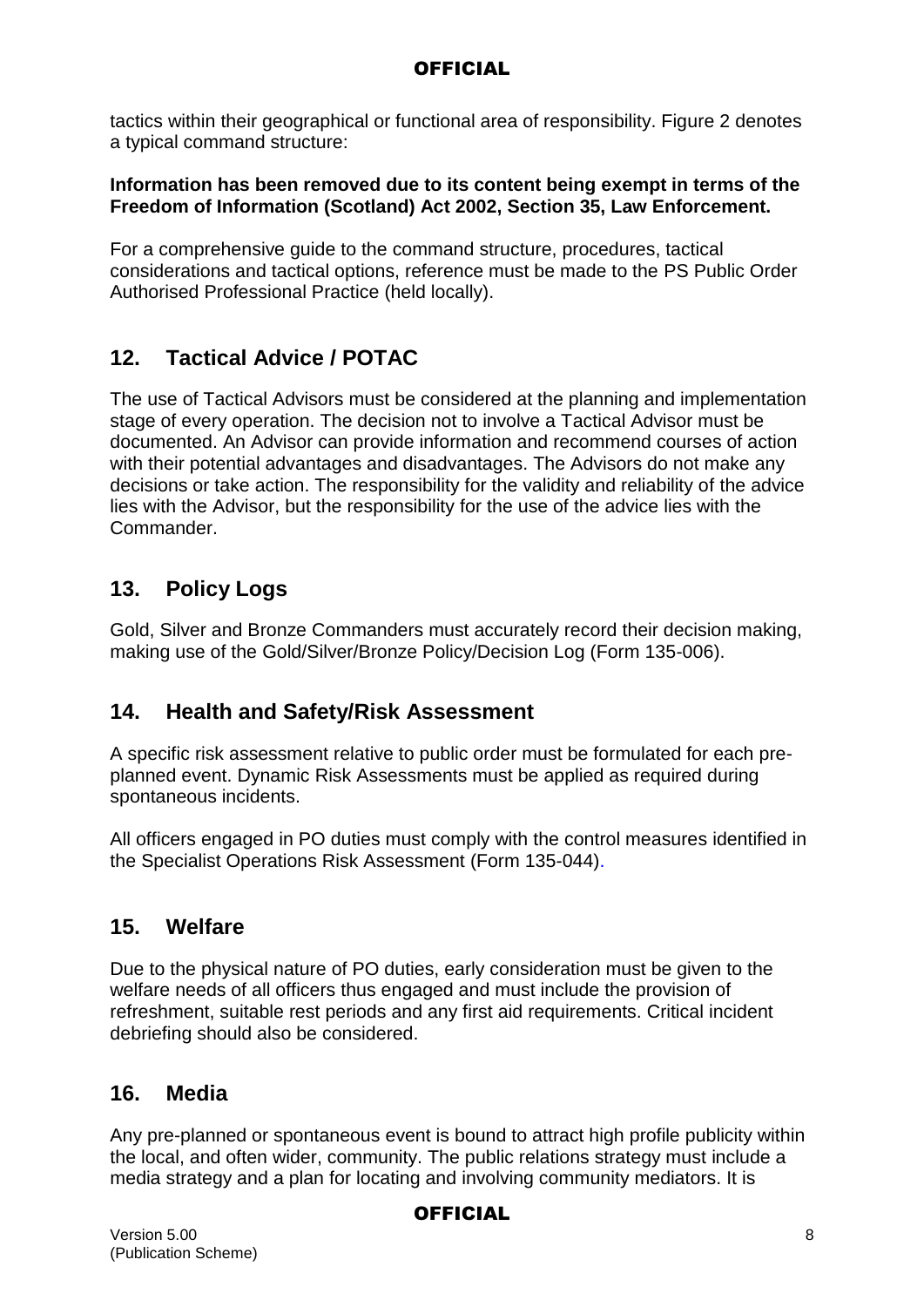strongly recommended that appropriate use be made of the support available from the Corporate Services, Media Relations team:

**Information has been removed due to its content being exempt in terms of the Freedom of Information (Scotland) Act 2002, Section 30, Prejudice to effective conduct of public affairs.**

### **17. Diversity Unit**

The Diversity Unit can provide advice on cultural and general diversity issues. They should be contacted and a Community/Lay Advisor consulted as appropriate:

**Information has been removed due to its content being exempt in terms of the Freedom of Information (Scotland) Act 2002, Section 30, Prejudice to effective conduct of public affairs.**

### **18. Key Contacts**

**Information has been removed due to its content being exempt in terms of the Freedom of Information (Scotland) Act 2002, Section 30, Prejudice to effective conduct of public affairs.**